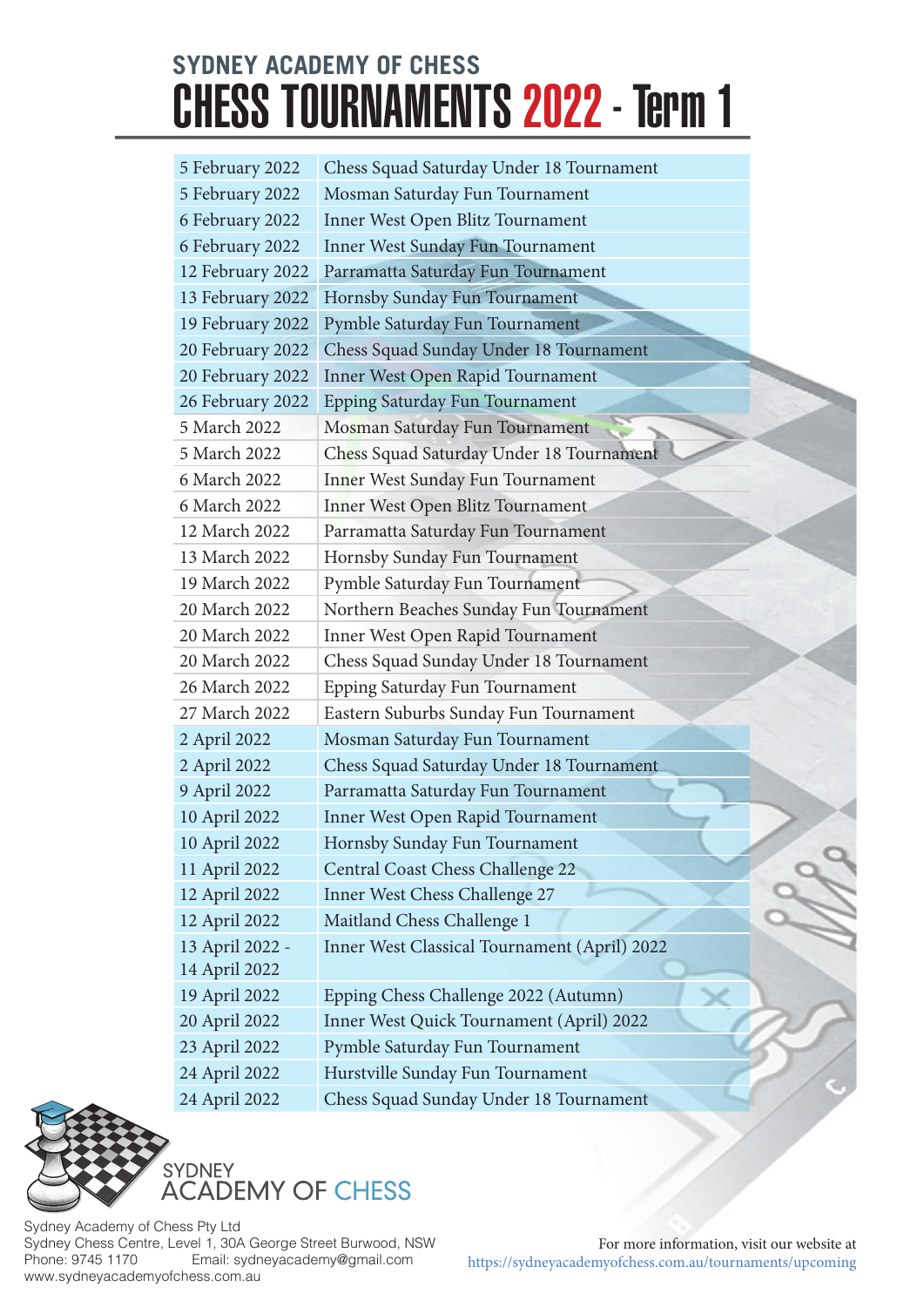| 1 May 2022    | Inner West Sunday Fun Tournament            |
|---------------|---------------------------------------------|
| 1 May 2022    | Inner West Open Blitz Tournament            |
| 7 May 2022    | Mosman Saturday Fun Tournament              |
| 7 May 2022    | Chess Squad Saturday Under 18 Tournament    |
| 14 May 2022   | Parramatta Saturday Fun Tournament          |
| 15 May 2022   | Hornsby Sunday Fun Tournament               |
| 21 May 2022   | Pymble Saturday Fun Tournament              |
| 22 May 2022   | Chess Squad Sunday Under 18 Tournament      |
| 22 May 2022   | Inner West Open Rapid Tournament            |
| 28 May 2022   | Epping Saturday Fun Tournament              |
| 4 June 2022   | Mosman Saturday Fun Tournament              |
| 4 June 2022   | Chess Squad Saturday Under 18 Tournament    |
| 5 June 2022   | Inner West Sunday Fun Tournament            |
| 5 June 2022   | Inner West Open Blitz Tournament            |
| 11 June 2022  | Parramatta Saturday Fun Tournament          |
| 12 June 2022  | Hurstville Sunday Fun Tournament            |
| 18 June 2022  | Pymble Saturday Fun Tournament              |
| 19 June 2022  | Eastern Suburbs Sunday Fun Tournament       |
| 19 June 2022  | Hornsby Sunday Fun Tournament               |
| 19 June 2022  | Chess Squad Sunday Under 18 Tournament      |
| 19 June 2022  | Inner West Open Rapid Tournament            |
| 25 June 2022  | Epping Saturday Fun Tournament              |
| 26 June 2022  | Northern Beaches Sunday Fun Tournament      |
| 2 July 2022   | Chess Squad Saturday Under 18 Tournament    |
| 2 July 2022   | Mosman Saturday Fun Tournament              |
| 3 July 2022   | Inner West Sunday Fun Tournament            |
| 3 July 2022   | Inner West Open Blitz Tournament            |
| 4 July 2022   | Central Coast Chess Challenge 23            |
| 5 July 2022   | Burwood Chess Challenge 2022                |
| 5 July 2022   | Maitland Chess Challenge 2                  |
| 7 July 2022 - | Inner West Classical Tournament (July) 2022 |
| 8 July 2022   |                                             |
| 11 July 2022  | Inner West Quick Tournament (July) 2022     |
| 12 July 2022  | Epping Chess Challenge 2022 (Winter)        |



For more information, visit our website at

Sydney Academy of Chess Pty Ltd Sydney Chess Centre, Level 1, 30A George Street Burwood, NSW<br>Phone: 9745 1170 Email: sydneyacademy@gmail.com Email: sydneyacademy@gmail.com www.sydneyacademyofchess.com.au

For more information, visit our website at https://sydneyacademyofchess.com.au/tournaments/upcoming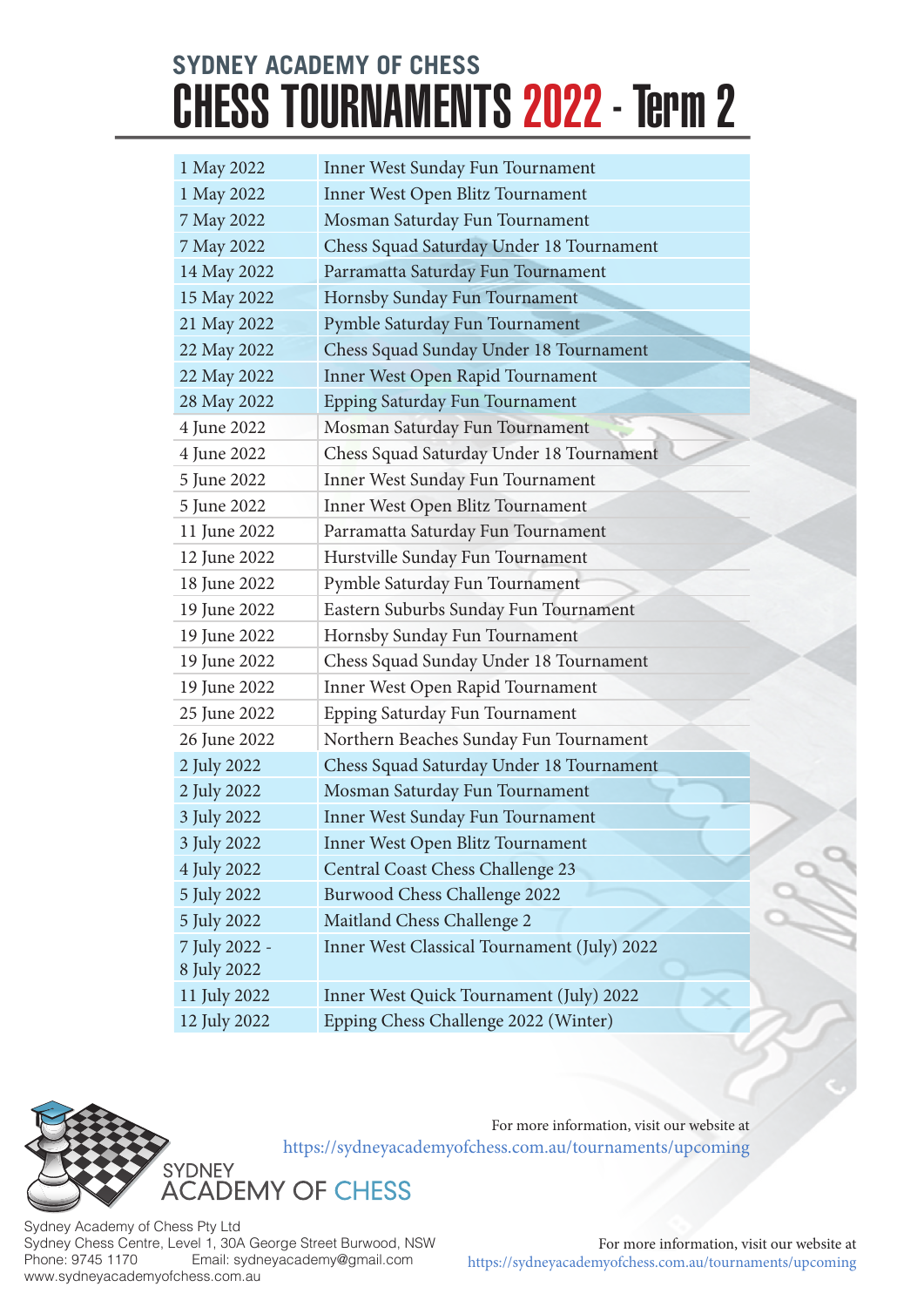| 23 July 2022        | Pymble Saturday Fun Tournament           |
|---------------------|------------------------------------------|
| 30 July 2022        | Epping Saturday Fun Tournament           |
| 6 August 2022       | Chess Squad Saturday Under 18 Tournament |
| 6 August 2022       | Mosman Saturday Fun Tournament           |
| 7 August 2022       | Inner West Open Blitz Tournament         |
| 7 August 2022       | Inner West Sunday Fun Tournament         |
| 13 August 2022      | Parramatta Saturday Fun Tournament       |
| 14 August 2022      | Hurstville Sunday Fun Tournament         |
| 18 August 2022      | NSW Girls Teams Chess Challenge 2022     |
| 20 August 2022      | Pymble Saturday Fun Tournament           |
| 21 August 2022      | Inner West Open Rapid Tournament         |
| 21 August 2022      | Chess Squad Sunday Under 18 Tournament   |
| 21 August 2022      | Hornsby Sunday Fun Tournament            |
| 27 August 2022      | Epping Saturday Fun Tournament           |
| 28 August 2022      | Eastern Suburbs Sunday Fun Tournament    |
| 28 August 2022      | Northern Beaches Sunday Fun Tournament   |
| 3 September 2022    | Chess Squad Saturday Under 18 Tournament |
| 3 September 2022    | Mosman Saturday Fun Tournament           |
| 4 September 2022    | Inner West Sunday Fun Tournament         |
| 4 September 2022    | Inner West Open Blitz Tournament         |
| 10 September 2022   | Parramatta Saturday Fun Tournament       |
| 17 September 2022   | Pymble Saturday Fun Tournament           |
| 18 September 2022   | Hornsby Sunday Fun Tournament            |
| 18 September 2022   | Chess Squad Sunday Under 18 Tournament   |
| 18 September 2022   | Inner West Open Rapid Tournament         |
| 24 September 2022   | Epping Saturday Fun Tournament           |
| 26 September 2022   | Central Coast Chess Challenge 24         |
| 27 September 2022   | Inner West Chess Challenge 28            |
| 27 September 2022   | Maitland Chess Challenge 3               |
| 29 September 2022 - | <b>Inner West Classical Tournament</b>   |
| 30 September 2022   |                                          |
| 1 October 2022      | Chess Squad Saturday Under 18 Tournament |
| 1 October 2022      | Mosman Saturday Fun Tournament           |
| 2 October 2022      | Inner West Sunday Fun Tournament         |
| 2 October 2022      | Inner West Open Blitz Tournament         |
| 4 October 2022      | Epping Chess Challenge 2022 (Spring)     |
| 5 October 2022      | Inner West Quick Tournament              |



Sydney Academy of Chess Pty Ltd Sydney Chess Centre, Level 1, 30A George Street Burwood, NSW<br>Phone: 9745 1170 Email: sydneyacademy@gmail.com Email: sydneyacademy@gmail.com www.sydneyacademyofchess.com.au